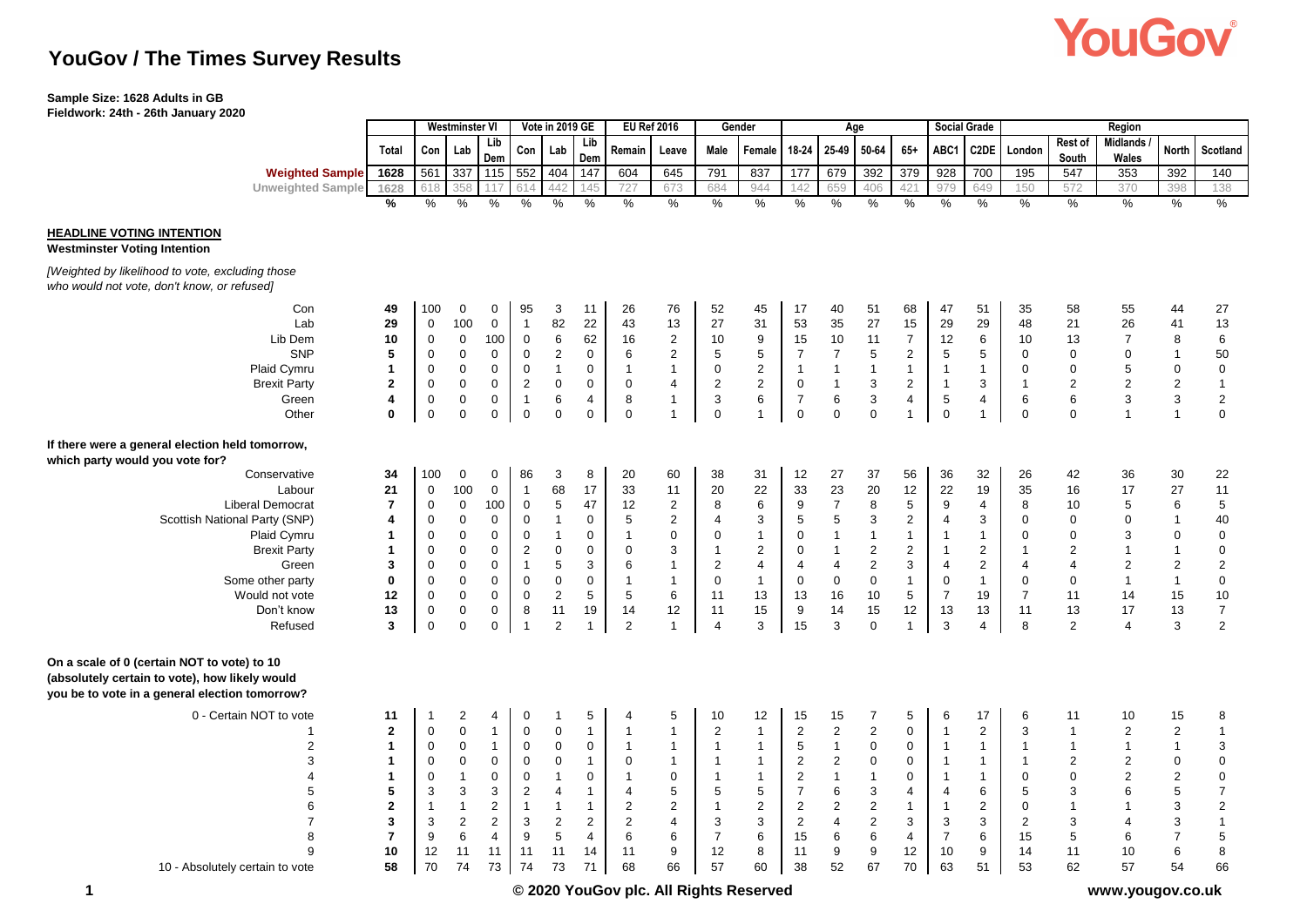

**Sample Size: 1628 Adults in GB Fieldwork: 24th - 26th January 2020**

|                                                 |                         |                | <b>Westminster VI</b> |                |                | Vote in 2019 GE |                | <b>EU Ref 2016</b> |                |                | Gender         |                | Age            |              |                |                | <b>Social Grade</b> |                |                  | Region            |                |                |
|-------------------------------------------------|-------------------------|----------------|-----------------------|----------------|----------------|-----------------|----------------|--------------------|----------------|----------------|----------------|----------------|----------------|--------------|----------------|----------------|---------------------|----------------|------------------|-------------------|----------------|----------------|
|                                                 | Total                   | Con            | Lab                   | Lib<br>Dem     | Con            | Lab             | Lib<br>Dem     | Remain             | Leave          | Male           | Female         | 18-24          | 25-49          | 50-64        | $65+$          | ABC1           | C2DE                | London         | Rest of<br>South | Midlands<br>Wales | <b>North</b>   | Scotland       |
| <b>Weighted Sample</b>                          | 1628                    | 561            | 337                   | 115            | 552            | 404             | 147            | 604                | 645            | 791            | 837            | 177            | 679            | 392          | 379            | 928            | 700                 | 195            | 547              | 353               | 392            | 140            |
| <b>Unweighted Sample</b>                        | 1628                    |                | 358                   |                | 614            | 442             | 45             | 727                | 673            | 684            | 944            | 142            | 659            | 406          | 421            | 979            | 649                 | 150            | 572              | 370               | 398            | 138            |
|                                                 | %                       | %              | %                     | $\%$           | %              | $\%$            | $\%$           | $\%$               | $\frac{0}{0}$  | %              | %              | %              | %              | %            | %              | %              | $\%$                | %              | %                | %                 | %              | $\%$           |
| $2-3$ Dec                                       | 24-26                   |                |                       |                |                |                 |                |                    |                |                |                |                |                |              |                |                |                     |                |                  |                   |                |                |
| '19                                             | <b>Jan '20</b>          |                |                       |                |                |                 |                |                    |                |                |                |                |                |              |                |                |                     |                |                  |                   |                |                |
| Which of the following do you think are the     |                         |                |                       |                |                |                 |                |                    |                |                |                |                |                |              |                |                |                     |                |                  |                   |                |                |
| most important issues facing the country at     |                         |                |                       |                |                |                 |                |                    |                |                |                |                |                |              |                |                |                     |                |                  |                   |                |                |
| this time? Please tick up to three.             |                         |                |                       |                |                |                 |                |                    |                |                |                |                |                |              |                |                |                     |                |                  |                   |                |                |
| 59<br>Britain leaving the EU                    | 52                      | 60             | 52                    | 57             | 60             | 52              | 53             | 57                 | 54             | 52             | 52             | 44             | 48             | 57           | 57             | 55             | 48                  | 51             | 52               | 51                | 51             | 58             |
| 44<br>Health                                    | 42                      | 39             | 55                    | 49             | 40             | 52              | 47             | 47                 | 40             | 36             | 47             | 32             | 40             | 43           | 47             | 45             | 38                  | 31             | 46               | 42                | 42             | 39             |
| The environment<br>28                           | 32                      | 21             | 42                    | 56             | 22             | 46              | 49             | 40                 | 22             | 30             | 34             | 43             | 33             | 31           | 25             | 37             | 25                  | 30             | 36               | 30                | 28             | 32             |
| 22<br>Crime                                     | 25                      | 35             | 20                    | 14             | 35             | 20              | 17             | 18                 | 36             | 26             | 24             | 14             | 20             | 30           | 34             | 24             | 27                  | 39             | 24               | 24                | 23             | 15             |
| 25<br>The economy                               | 23                      | 27             | 24                    | 32             | 25             | 23              | 33             | 31                 | 19             | 29             | 19             | 20             | 24             | 25           | 22             | 27             | 19                  | 22             | 23               | 20                | 24             | 35             |
| Immigration & Asylum<br>20                      | 20                      | 34             | 9                     | 3              | 34             | 8               | 8              | 8                  | 35             | 19             | 21             | 8              | 15             | 27           | 29             | 17             | 24                  | 19             | 19               | 22                | 23             | 12             |
| 13<br>Housing                                   | 14                      | 10             | 22                    | 11             | 10             | 20              | 12             | 13                 | 13             | 15             | 14             | 10             | 16             | 16           | 11             | 13             | 17                  | 19             | 14               | 13                | 13             | 15             |
| 12<br>Education                                 | 12                      | 9              | 14                    | 20             | 9              | 14              | 19             | 17                 | 9              | 11             | 14             | 18             | 15             | 9            | 8              | 14             | 10                  | 8              | 14               | 11                | 12             | 14             |
| 13<br>Defence and security                      | 12                      | 18             | $\overline{7}$        | 11             | 18             | $\overline{7}$  | 9              | 12                 | 14             | 12             | 11             | 8              | 9              | 10           | 20             | 11             | 13                  | 15             | 11               | 11                | 12             | 11             |
| 10<br>Welfare benefits                          | 10                      | 6              | 15                    | 11             | $\overline{7}$ | 13              | 8              | 11                 | 9              | 9              | 10             | 8              | 11             | 11           | 8              | $\overline{7}$ | 13                  | 10             | 9                | 11                | 8              | 17             |
| 8<br>Pensions                                   | $\overline{7}$          | 8              | $\overline{4}$        | 5              | 9              | 3               | 8              | 5                  | 10             | $\overline{7}$ | 6              | $\mathbf 0$    | $\overline{4}$ | 9            | 13             | 6              | $\overline{7}$      | 3              | 8                | 6                 | $\overline{7}$ | 9              |
| 5<br>Family life & childcare                    | $\overline{\mathbf{4}}$ | 3              | $\overline{4}$        | $\overline{7}$ | 3              | $\overline{4}$  | 6              | $\overline{4}$     | $\overline{4}$ | 3              | 5              | 5              | $\overline{7}$ | $\mathbf{1}$ | $\overline{2}$ | $\overline{4}$ | 4                   | $\mathbf{1}$   | $\overline{4}$   | 3                 | 5              | 9              |
| 6<br>Tax                                        | 3                       | $\overline{2}$ | $\overline{2}$        | 3              | $\mathbf{1}$   | $\overline{4}$  | $\overline{2}$ | 3                  | 3              | 5              | $\overline{2}$ | 6              | 3              | 5            | $\mathbf{1}$   | $\mathsf 3$    | $\overline{4}$      | $\overline{2}$ | $\overline{2}$   | 5                 | 3              | 6              |
| $\overline{2}$<br>Transport                     | 3                       | 3              | 3                     | $\overline{7}$ | 3              | 2               | 8              | 4                  | $\overline{2}$ | 4              | $\overline{2}$ | $\overline{2}$ | $\overline{2}$ | 3            | 4              | $\overline{2}$ | 3                   | $\mathbf{1}$   | $\overline{2}$   | $\overline{4}$    | 4              | $\overline{2}$ |
| None of these<br>$\mathbf{1}$                   | $\mathbf{1}$            | $\mathbf{1}$   | $\mathbf{1}$          | 0              | $\mathbf{1}$   | $\mathbf{1}$    | $\mathbf 0$    | $\overline{1}$     | $\mathbf{1}$   | $\overline{2}$ | $\mathbf{1}$   | 3              | $\overline{2}$ | $\pmb{0}$    | $\mathbf 0$    | $\overline{1}$ | $\mathbf{1}$        | $\overline{1}$ | $\mathbf{1}$     | 2                 | $\mathbf{1}$   | $\mathbf 0$    |
| $\overline{4}$<br>Don't know                    | 5                       | 2              | 3                     | $\mathbf 0$    | 2              | 5               | $\mathbf{1}$   | $\overline{4}$     | 3              | 5              | 6              | 16             | $\overline{7}$ | 3            | $\mathbf 1$    | $\overline{4}$ | $\overline{7}$      | 5              | $\overline{4}$   | 6                 | 8              | 2              |
| $11 - 12$                                       | 24-26                   |                |                       |                |                |                 |                |                    |                |                |                |                |                |              |                |                |                     |                |                  |                   |                |                |
| Nov '19 Jan '20                                 |                         |                |                       |                |                |                 |                |                    |                |                |                |                |                |              |                |                |                     |                |                  |                   |                |                |
| How well or badly do you think the government   |                         |                |                       |                |                |                 |                |                    |                |                |                |                |                |              |                |                |                     |                |                  |                   |                |                |
| are doing at handling Britain's exit from the   |                         |                |                       |                |                |                 |                |                    |                |                |                |                |                |              |                |                |                     |                |                  |                   |                |                |
| <b>European Union?</b>                          |                         |                |                       |                |                |                 |                |                    |                |                |                |                |                |              |                |                |                     |                |                  |                   |                |                |
| Very well<br>3                                  | 8                       | 22             | -1                    | $\mathbf{1}$   | 21             | $\mathbf 0$     | $\overline{2}$ | 3                  | 17             | 10             | $\overline{7}$ | $\overline{c}$ | 4              | 11           | 17             | 9              | 8                   | 5              | 11               | $\overline{7}$    | 8              | 5              |
| 15<br>Fairly well                               | 27                      | 56             | 8                     | $\overline{7}$ | 56             | $\overline{7}$  | 12             | 17                 | 45             | 31             | 24             | 9              | 22             | 32           | 41             | 27             | 28                  | 25             | 34               | 26                | 24             | 18             |
| 18<br><b>TOTAL WELL</b>                         | 35                      | 78             | 9                     | 8              | 77             | $\overline{7}$  | 14             | 20                 | 62             | 41             | 31             | 11             | 26             | 43           | 58             | 36             | 36                  | 30             | 45               | 33                | 32             | 23             |
| Fairly badly<br>21                              | 18                      | 10             | 22                    | 32             | 10             | 22              | 28             | 24                 | 13             | 16             | 20             | 26             | 21             | 16           | 11             | 19             | 17                  | 17             | 19               | 20                | 17             | 18             |
| 53<br>Very badly                                | 29                      | 3              | 58                    | 51             | $\overline{4}$ | 55              | 47             | 43                 | 13             | 30             | 29             | 40             | 36             | 25           | 17             | 31             | 27                  | 31             | 22               | 22                | 36             | 53             |
| 74<br><b>TOTAL BADLY</b>                        | 47                      | 13             | 80                    | 83             | 14             | 77              | 75             | 67                 | 26             | 46             | 49             | 66             | 57             | 41           | 28             | 50             | 44                  | 48             | 41               | 42                | 53             | 71             |
| $\overline{7}$<br>Don't know                    | 17                      | 8              | 12                    | 8              | 9              | 15              | 10             | 14                 | 12             | 13             | 20             | 22             | 17             | 16           | 13             | 14             | 20                  | 22             | 14               | 24                | 15             | 6              |
| In hindsight, do you think Britain was right or |                         |                |                       |                |                |                 |                |                    |                |                |                |                |                |              |                |                |                     |                |                  |                   |                |                |
| wrong to vote to leave the European Union?      |                         |                |                       |                |                |                 |                |                    |                |                |                |                |                |              |                |                |                     |                |                  |                   |                |                |
| Right to leave<br>41                            | 40                      | 76             | 12                    | 2              | 81             | 12              | 5              | 7                  | 82             | 42             | 39             | 16             | 32             | 48           | 60             | 36             | 46                  | 28             | 45               | 45                | 41             | 26             |
| Wrong to leave<br>47                            | 47                      | 18             | 76                    | 93             | 14             | 77              | 91             | 85                 | 9              | 47             | 46             | 60             | 52             | 42           | 35             | 54             | 36                  | 54             | 43               | 38                | 47             | 71             |
| Don't know<br>11                                | 13                      | 6              | 12                    | 5              | 6              | 12              | 5              | 8                  | 8              | 12             | 14             | 25             | 16             | 10           | 5              | 10             | 18                  | 18             | 13               | 18                | 11             | $\overline{2}$ |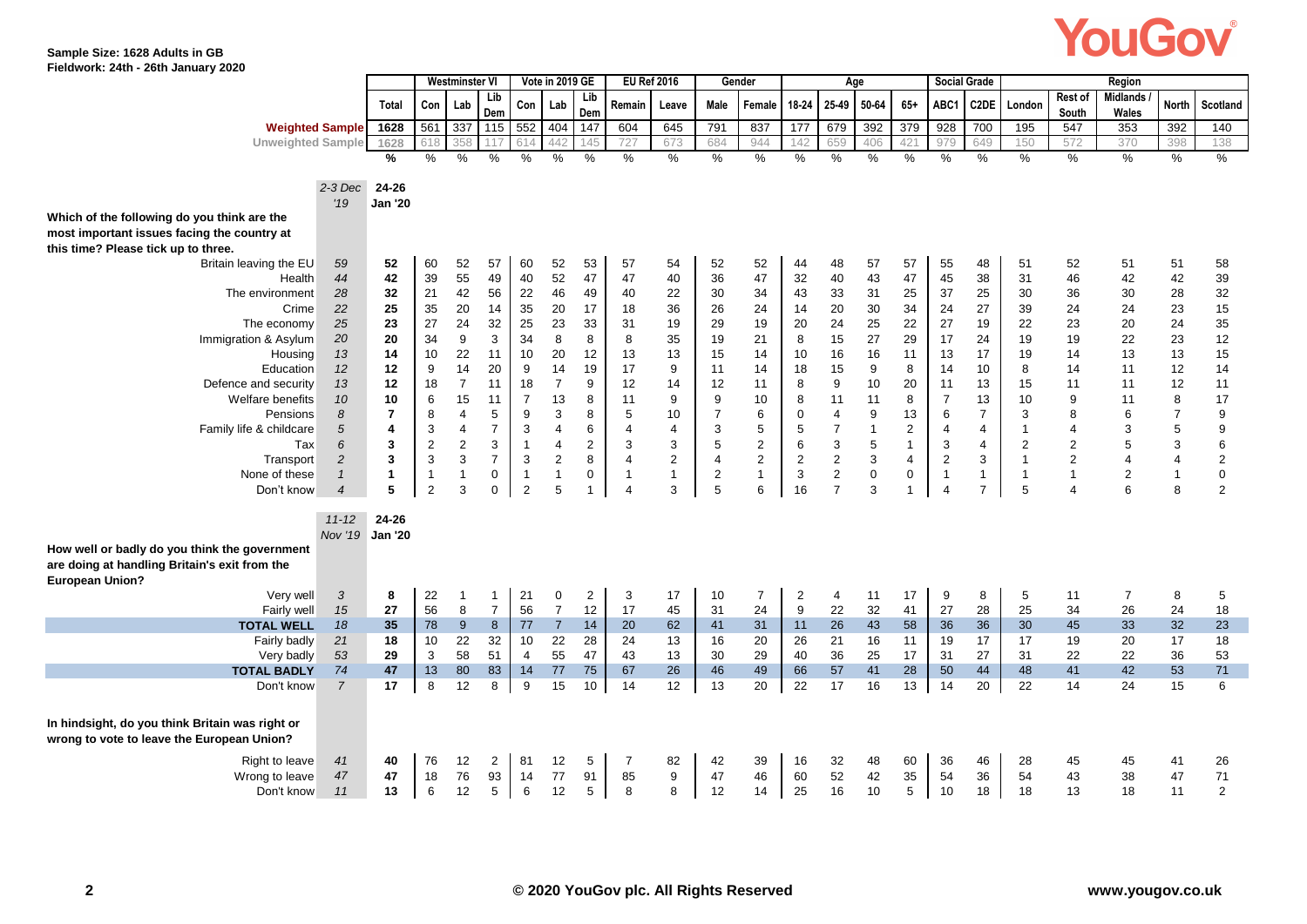

### **YouGov Weighting Data**

YouGov weights GB political surveys by (1) age interlocked with gender and education, (2) political attention (3) social grade (4) 2019 recalled vote interlocked with region and (5) EU referendum recalled vote. Weighting targets are YouGov estimates, data sources used in the calculation of targets are cited below. General election voting intention figures are additionally weighted by likelihood to vote. The poll was carried out online.

Since our previous poll our weighting targets have been updated to reflect the latest ONS population and educaton figures, the change in the electorate since the 2016 referendum, and to change from 2017 past vote to 2019 past vote.

All polls are subject to a wide range of potential sources of error. On the basis of the historical record of the polls at recent general elections, there is a 9 in 10 chance that the true value of a party's support lies within 4 points of the estimates provided by this poll, and a 2 in 3 chance that they lie within 2 points.

|                                                                                | Unweighted no. Weighted no. |     | Target % |
|--------------------------------------------------------------------------------|-----------------------------|-----|----------|
| Age by Gender by Education (Labour Force<br>Survey and ONS Mid Year Estimates) |                             |     |          |
| Men Over 65                                                                    | 179                         | 173 | 10.6%    |
| Men 50-64 High education                                                       | 42                          | 52  | 3.2%     |
| Men 50-64 Mid education                                                        | 86                          | 75  | 4.6%     |
| Men 50-64 Low education                                                        | 63                          | 65  | 4.0%     |
| Men 25-49 High education                                                       | 99                          | 132 | 8.1%     |
| Men 25-49 Mid education                                                        | 114                         | 120 | 7.4%     |
| Men 25-49 Low education                                                        | 61                          | 85  | 5.2%     |
| Men Under 25 High education                                                    | 12                          | 15  | 0.9%     |
| Men Under 25 Mid & Low education                                               | 28                          | 75  | 4.6%     |
| Women Over 65                                                                  | 242                         | 207 | 12.7%    |
| Women 50-64 High education                                                     | 50                          | 49  | 3.0%     |
| Women 50-64 Mid education                                                      | 98                          | 85  | 5.2%     |
| Women 50-64 Low education                                                      | 67                          | 67  | 4.1%     |
| Women 25-49 High education                                                     | 150                         | 142 | 8.7%     |
| Women 25-49 Mid education                                                      | 152                         | 125 | 7.7%     |
| Women 25-49 Low education                                                      | 83                          | 75  | 4.6%     |
| Women Under 25 High education                                                  | 20                          | 18  | 1.1%     |
| Women Under 25 Mid & Low education                                             | 82                          | 70  | 4.3%     |
| Political Attention (British Election Study face to<br>face element)           |                             |     |          |
| Low $(0,1,2)$                                                                  | 136                         | 309 | 19.0%    |
| Medium (3-7)                                                                   | 1120                        | 977 | 60.0%    |
| High (8,9,10)                                                                  | 372                         | 342 | 21.0%    |
| <b>Social Grade</b> (NRS and 2011 census)                                      |                             |     |          |
| AB                                                                             | 478                         | 456 | 28.0%    |
| C <sub>1</sub>                                                                 | 501                         | 472 | 29.0%    |
| C <sub>2</sub>                                                                 | 304                         | 342 | 21.0%    |
| DE                                                                             | 345                         | 358 | 22.0%    |
| EU Referendum Vote (Election Result)                                           |                             |     |          |
| Remain                                                                         | 727                         | 604 | 37.1%    |
| Leave                                                                          | 673                         | 645 | 39.6%    |
| Don't Know / Did Not Vote                                                      | 228                         | 379 | 23.3%    |